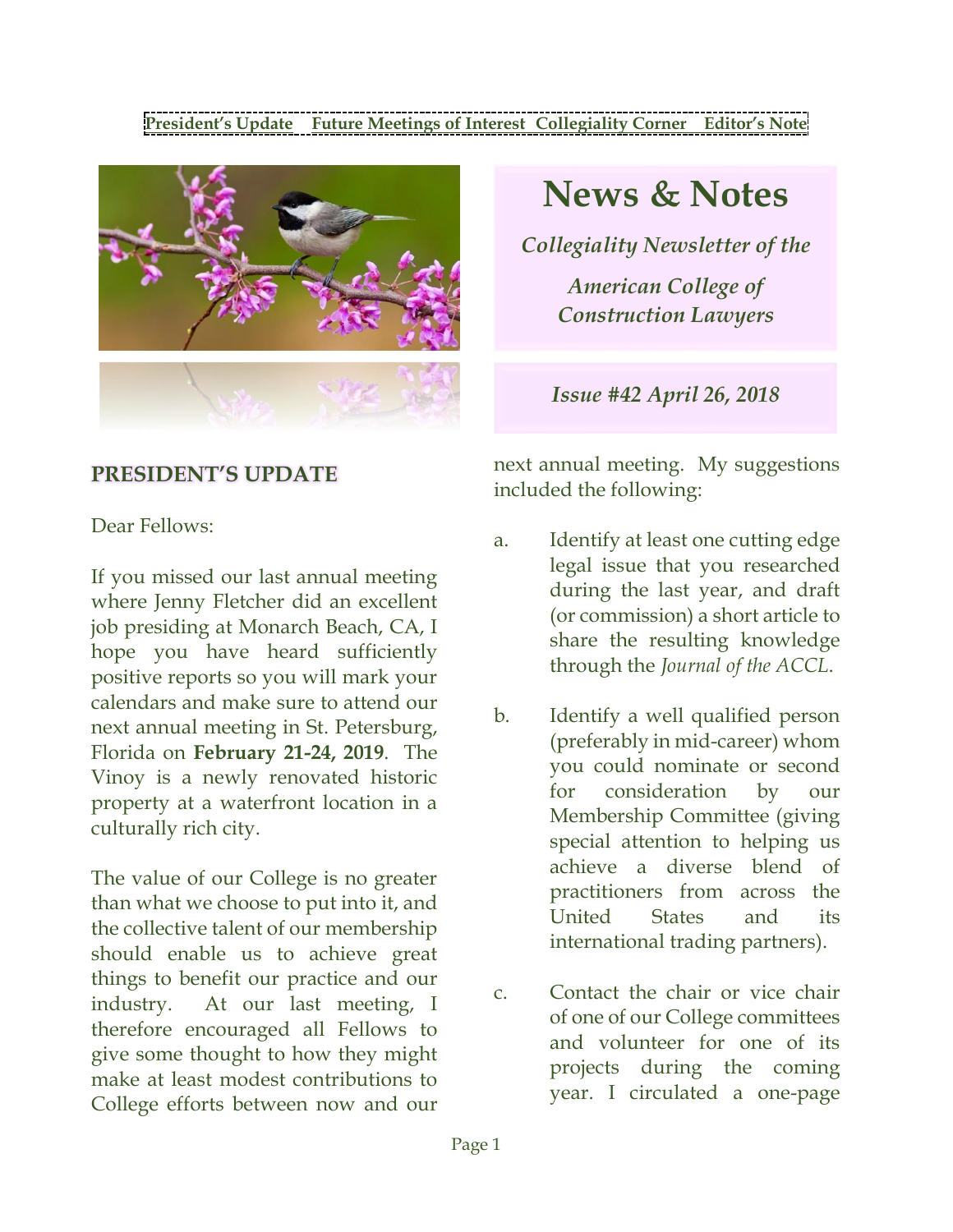questionnaire at Monarch Beach where every attendee could express interest in one or more of our committees, and the shared burden of our planned projects need not be onerous.

We are also in the process of selecting topics for the 2019 annual program, and the College is fortunate that **Terry Brookie** has agreed to chair that event and help coordinate the input. If you have suggestions for spouse/guest activities in St. Petersburg, they may be directed to Donna Passons or to my wife Alida, both of whom will be active in putting together the social calendar.

You are also probably aware that the Board meets three times during the year and is pleased when Fellows are able to join either a meeting or a Board dinner when the meeting is held in their region. In 2018, the Board meetings will include:

April 28: New York City August 11: Quebec City

(confidential membership meeting)

November 3: San Francisco

You will note that I have scheduled the Board's important annual membership meeting outside the United States, in the province of Quebec. This should serve as a symbolic reminder that our clients and their industry have an increasingly international focus. I hope

that this year will give all of us increased opportunities both to learn and share in the international marketplace.

On a personal note, I must sadly note the passing on April 8 of **Stuart Gregory Oles**, my father and mentor who began concentrating his practice in construction law almost 70 years ago. The first generation of construction lawyers is now passing away, and we would do well to recall their vision and emulate their best practices.

It is both an honor and a pleasure to preside over a College featuring such an excellent collection of leading professionals. Your officers hope to encourage and facilitate all those who are prepared to contribute their time and other resources to the charitable goals of our College, and our collective achievement will be the sum of what we achieve together as individuals.

Warm Regards,

-Douglas Stuart Oles, President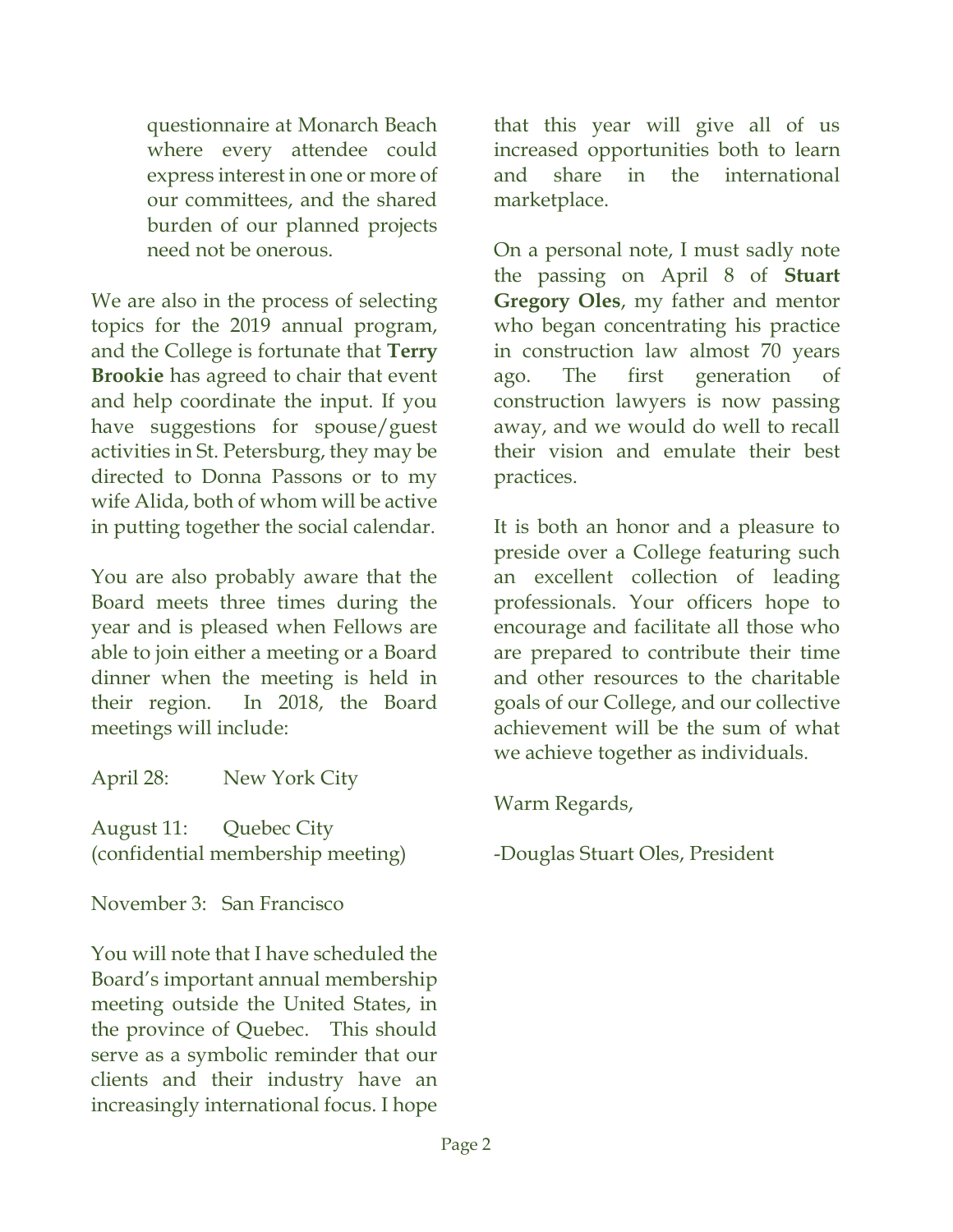# <span id="page-2-0"></span>**FUTURE MEETINGS OF INTEREST**

HOLD THESE DATES for future ACCL Meetings:

30th Annual Meeting February 21 -24, 2019 Vinoy Renaissance St. Petersburg Resort St. Petersburg, Florida

### **COMMITTEE REPORTS**

#### **Government Contracts Committee -**

After a well-received presentation at the Annual Meeting on Emergency Procurements Following Natural Disasters, Jim Archibald and I are already working with Terry Brookie on next year's Government Contracts Committee program. While we have a few topics under consideration, we welcome ideas and speaker volunteers.

- Shannon Briglia

### <span id="page-2-1"></span>**COLLEGIALITY CORNER**

**Tom Stipanowich –** I recently gave lectures at several leading Chinese law schools including Peking University Law School, the University of International Business and Economics (UIBE), and the Chinese University of Political Science and Law (CUPL).

I will be featured as a prominent foreign commentator on a new CCTV Channel 12 TV series entitled "Arbitration in China." The five-part series will reach an estimated 100 million people. The CCTV crew filmed me giving a series of TV interviews, giving talks, meeting with the Secretary General of CIETAC at the famous Chinese Laoshe Tea House and at CIETAC headquarters, walking and bicycling in Beijing's historic district, and touring the Shanghai Bund.

My talk at the Beijing International Arbitration Commission (BIAC), was moderated by the well-known Chinese arbitrator, Mr. Jinzhou Tao and featured commentators Professors Gabrielle Kaufman-Kohler and Helena Chen. The program was simulcast by the Legal Rules and News online and watched by 224,000 viewers!

I was also one of only two foreign speakers at the Shanghai International Arbitration Conference, a multi-day event co-sponsored by the Straus Institute and many other organizations and attended by more than two hundred lawyers, arbitrators and scholars from China and Hong Kong.

**Harvey Kirsh –** I have been selected to receive the Ontario Bar Association's 2018 Award of Excellence in Construction and Infrastructure Law. The award presentation is scheduled to take place in Toronto on June 14, 2018. I have also been invited to make a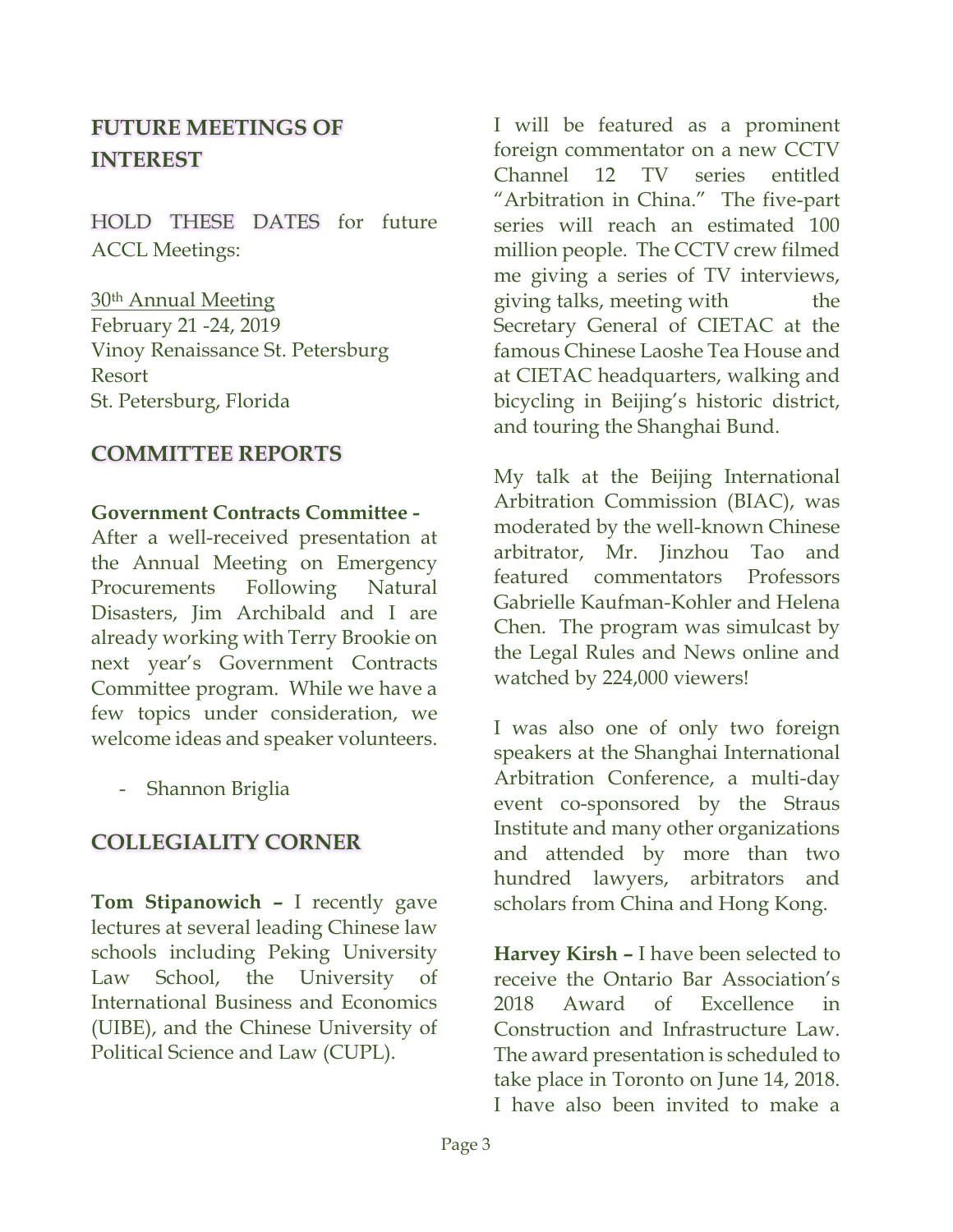presentation to the Canadian Bar Association in Halifax, Nova Scotia on April 30, 2018 on the topic "Arbitrating Construction Disputes: What You Need to Know". My current publishing activities include acting as Editor-in-Chief of the Construction Law Letter (a bi-monthly newsletter, now in its 35th year, published by LexisNexis, and servicing the construction industry in Canada); the Construction Law Reports (a monthly topical reporting series, now in its 35th year of publication by Carswell Thomson Reuters); and Kirsh's Construction Lien Case Finder (a 10 volume loose-leaf reporting series, published bi-monthly by LexisNexis since 1992).

**Gerald Kirksey –** I continue to spend most days working as a volunteer attorney for Pisgah Legal Services in Asheville, North Carolina where I assist undocumented immigrant families plan for possible detention/deportation. I prepare powers of attorney that enable a trusted friend or relative to sell a family's assets and make healthcare and educational decisions for minor children that are usually U.S. citizens. I also assist Pisgah Legal with community outreach and fundraising. A quote from a presentation made to the NC Bar's Senior Division was included in an article in the February issue of the North Carolina Lawyer as well as a link to the complete

presentation to the Senior Division. Below is a link to the quote.

[https://ncprobono.org/pisgah-legal](https://ncprobono.org/pisgah-legal-services-volunteer-shares-importance-pro-bono-status/)[services-volunteer-shares-importance](https://ncprobono.org/pisgah-legal-services-volunteer-shares-importance-pro-bono-status/)[pro-bono-status/.](https://ncprobono.org/pisgah-legal-services-volunteer-shares-importance-pro-bono-status/)

Susan and I continue to have homes in Nashville and the Asheville area and welcome friends to come for a visit if they are in the area.

**Jim Groton –** "Interplay Between Frenemies on the Jobsite" is the subject of a program I will be presenting at the DRI (Defense Research Institute) construction law seminar in Nashville on April 26.

I am also one of the authors of the lead article in the Spring issue of *Dispute Resolution* magazine, reporting on the voting at the Global Pound Conferences that endorsed "predispute and pre-escalation processes to prevent disputes" as priority tools to be emphasized to improve dispute resolution in the future.

**Buck Hinkle –** My corporate and general counsel responsibilities continue at Hinkle Holding Company, LLC, nestled in the bucolic gentle rolling fields of Kentucky horse country and now populated with 2018 foals. My address for arbitration and mediator services has changed to: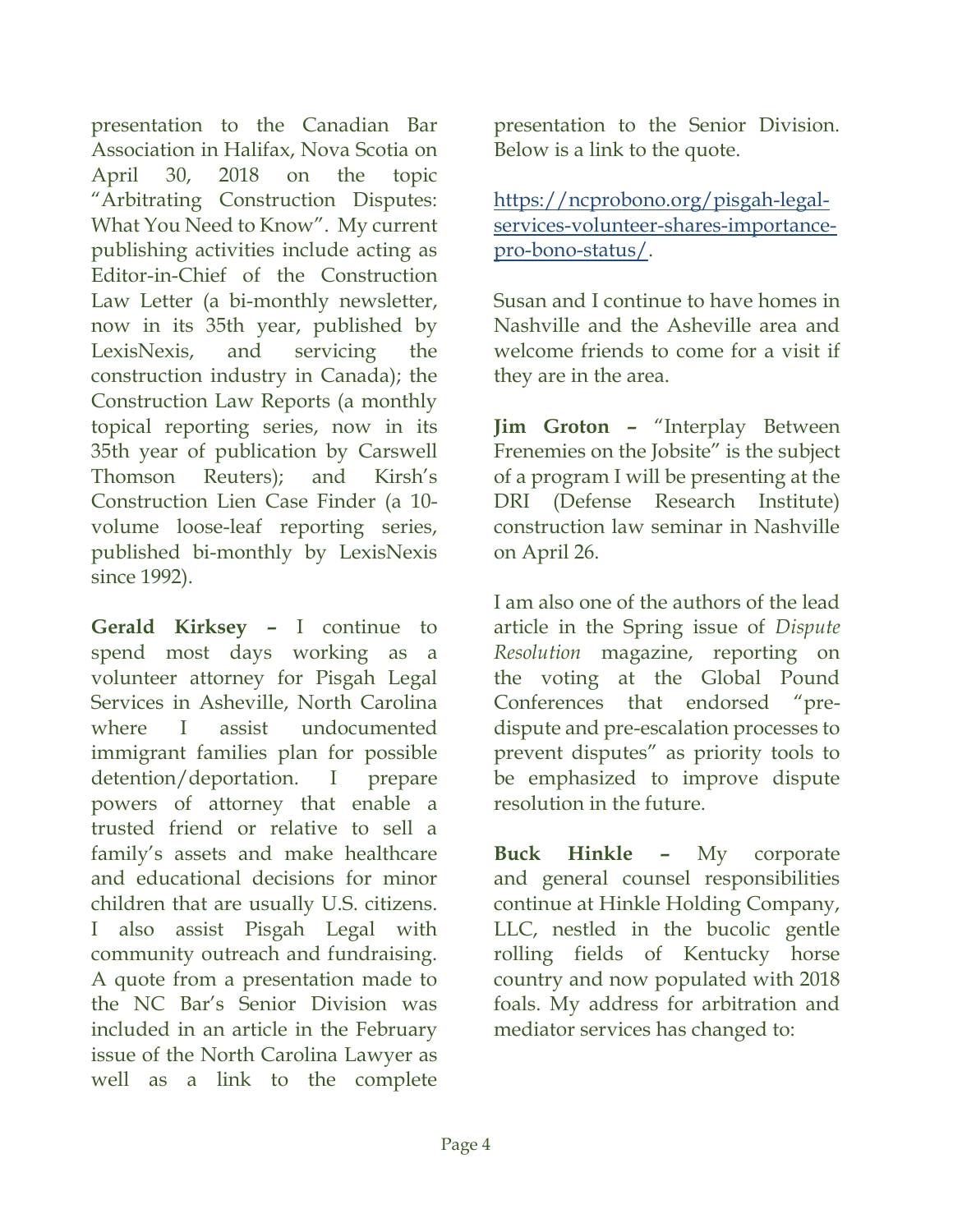Hinkle ADR, PLLC PO Box 607 Paris, KY 40362 bhinkle@hinkleadr.com (m) 859-421-1444.

**Deb Mastin -** I would like to report that during the 2018 Florida Construction Law Institute, the Florida Bar Construction Law Committee awarded me its Lifetime Achievement Award. I am both honored and humbled by the recognition.

**Steve Lesser –** I am Vice-Chair of the Board of Legal Specialization & Education ("BLSE") for the Florida Bar. I will be Chair the following year. The BLSE governs all 26 Certification Committees in Florida including construction law. Florida has the largest certification program in the US. I also presently serve on the ABA Standing Committee on Specialization.

**Deborah Ballati –** Ms. Ballati was welcomed to the JAMS panel of neutrals in January.

Throughout her 42 year career as a litigator, she has represented parties in the construction industry, including owners, contractors, subcontractors, sureties and design professionals. She has also represented policyholders in pursuing coverage under all types of insurance policies, including primary and excess general liability, environmental, property, professional liability and employment practice liability policies.

Ms. Ballati has been a leader in the industry for many years and served as the first female president of American College of Construction Lawyers (ACCL). She is recognized nationally for her expertise and lectures across the country on insurance and construction law.

Ms. Ballati is excited about this new chapter in her career and is enthusiastic about continuing to assist people in resolving their disputes.

Sincerely,

Julie McCool Assistant Manager, JAMS San Francisco Case Manager to Deborah Ballati

**William Allensworth –** On January 22, 2018 my appointment to the Texas Facilities Commission was approved by the Governor.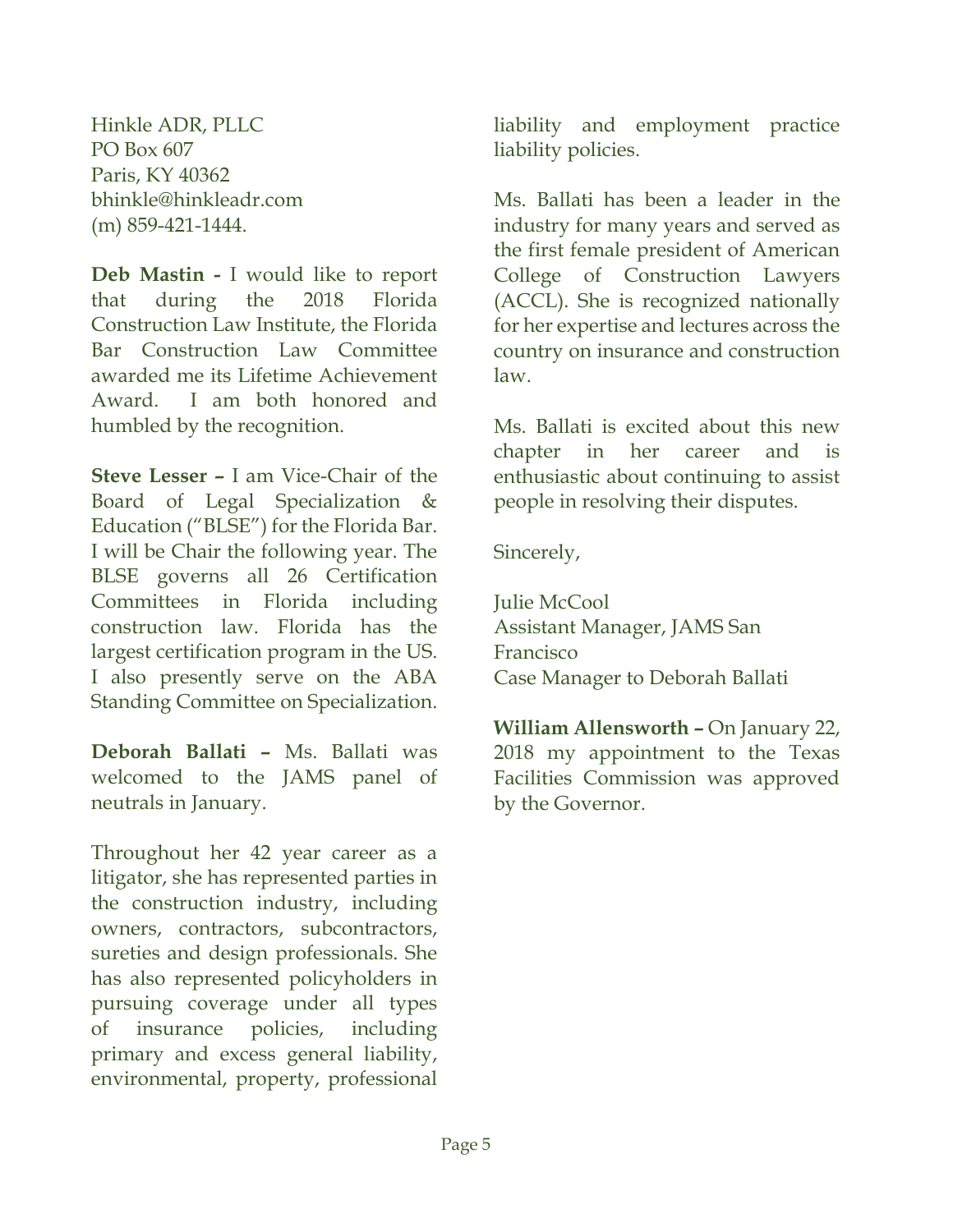

It is time to change our newsletter's name to something livelier than "News and Notes."

We are asking you, the Fellows, to participate in a contest by submitting a creative new name for News and Notes to Doug Oles (Oles@OLES.com) and Buzz Tarlow [\(JTarlow@lawmt.com\)](mailto:JTarlow@lawmt.com) by May 11, 2018.

The winning Fellow will be announced on May 18, 2018. The winner will not only receive bragging rights and credit in the June newsletter, but will also receive a free dinner in Bozeman, MT to a restaurant of your choice.\*

Please let Buzz or his assistant Jenna know if you have any questions.

*\*The dinner may only be redeemed on Saturday, June 2, 2018.*

## <span id="page-5-0"></span>**EDITOR'S NOTE**

Welcome to a new edition of News and Notes. A couple of items regarding plans for this year's publications. First, the name "News and Notes" is changing. See page 4 above regarding your opportunity to win a fabulous prize by picking the right name for our publication. Second, our publication will now be distributed 5 times a year instead of 4 times. Below is the plan for future issues:

#### June

This issue will feature any noteworthy news and some general topic that I have not yet thought up.

#### September

This issue will feature any noteworthy news, including the Fellows' reports on trips, activities, etc.

#### December

This issue will feature any noteworthy news and announce the newly elected Fellows.